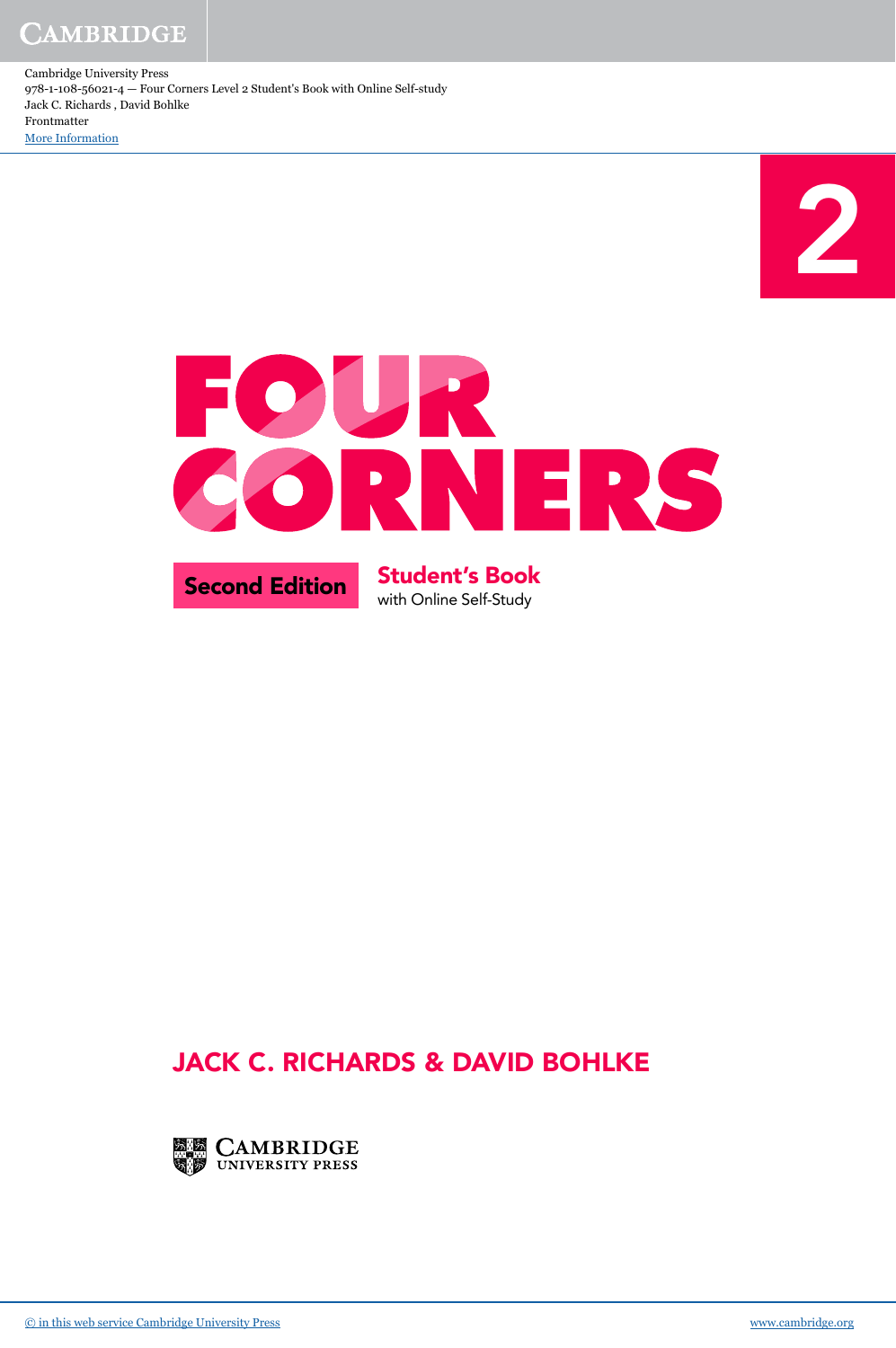### CAMBRIDGE

Cambridge University Press 978-1-108-56021-4 — Four Corners Level 2 Student's Book with Online Self-study Jack C. Richards , David Bohlke Frontmatter [More Information](www.cambridge.org/9781108560214)

#### **CAMBRIDGE UNIVERSITY PRESS**

University Printing House, Cambridge CB2 8BS, United Kingdom

One Liberty Plaza, 20th Floor, New York, NY 10006, USA

477 Williamstown Road, Port Melbourne, VIC 3207, Australia

314–321, 3rd Floor, Plot 3, Splendor Forum, Jasola District Centre, New Delhi – 110025, India

79 Anson Road, #06–04/06, Singapore 079906

Cambridge University Press is part of the University of Cambridge.

It furthers the University's mission by disseminating knowledge in the pursuit of education, learning and research at the highest international levels of excellence.

www.cambridge.org Information on this title: www.cambridge.org/fourcorners

© Cambridge University Press 2012, 2019

This publication is in copyright. Subject to statutory exception and to the provisions of relevant collective licensing agreements, no reproduction of any part may take place without the written permission of Cambridge University Press.

First published 2012 Second edition 2019

20 19 18 17 16 15 14 13 12 11 10 9 8 7 6 5 4 3 2 1

Printed in 'country' by 'printer'

*A catalogue record for this publication is available from the British Library*

| ISBN 978-1-108-56021-4 | Student's Book with Online Self-Study 2                      |
|------------------------|--------------------------------------------------------------|
| ISBN 978-1-108-57070-1 | Student's Book with Online Self-Study 2A                     |
| ISBN 978-1-108-62772-6 | Student's Book with Online Self-Study 2B                     |
| ISBN 978-1-108-62849-5 | Student's Book with Online Self-Study and Online Workbook 2  |
| ISBN 978-1-108-57586-7 | Student's Book with Online Self-Study and Online Workbook 2A |
| ISBN 978-1-108-62779-5 | Student's Book with Online Self-Study and Online Workbook 2B |
| ISBN 978-1-108-45958-7 | Workbook 2                                                   |
| ISBN 978-1-108-45959-4 | Workbook 2A                                                  |
| ISBN 978-1-108-45961-7 | Workbook 2B                                                  |
| ISBN 978-1-108-65228-5 | Teacher's Edition with Complete Assessment Program 2         |
| ISBN 978-1-108-56039-9 | Full Contact with Online Self-Study 2                        |
| ISBN 978-1-108-63454-0 | Full Contact with Online Self-Study 2A                       |
| ISBN 978-1-108-68906-9 | Full Contact with Online Self-Study 2B                       |
| ISBN 978-1-108-45968-6 | Presentation Plus Level 2                                    |
|                        |                                                              |

Additional resources for this publication at www.cambridge.org/fourcorners

Cambridge University Press has no responsibility for the persistence or accuracy of URLs for external or third-party internet websites referred to in this publication, and does not guarantee that any content on such websites is, or will remain, accurate or appropriate. Information regarding prices, travel timetables, and other factual information given in this work is correct at the time of first printing but Cambridge University Press does not guarantee the accuracy of such information thereafter.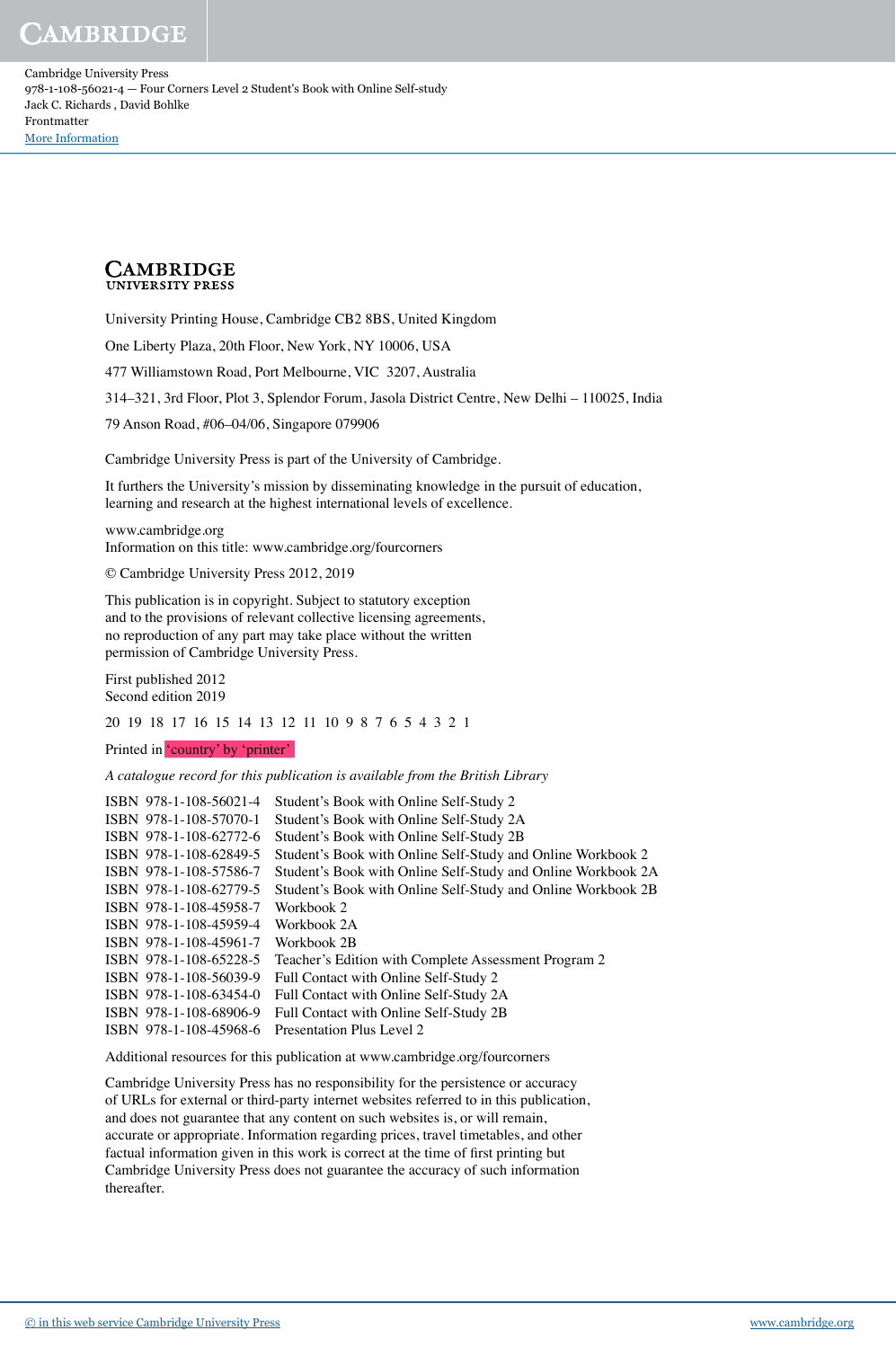**CAMBRIDGE** 

Cambridge University Press 978-1-108-56021-4 — Four Corners Level 2 Student's Book with Online Self-study Jack C. Richards , David Bohlke Frontmatter [More Information](www.cambridge.org/9781108560214)

## **Authors' acknowledgments**

Many people contributed to the development of *Four Corners*. The authors and publisher would like to particularly thank the following **reviewers**:

Nele Noe, **Academy for Educational Development, Qatar Independent Secondary School for Girls**, Doha, Qatar; Pablo Stucchi, **Antonio Raimondi School** and **Instituto San Ignacio de Loyola**, Lima, Peru; **Nadeen Katz, Asia University, Tokyo, Japan;**  Tim Vandenhoek, **Asia University**, Tokyo, Japan; Celso Frade and Sonia Maria Baccari de Godoy, **Associação Alumni**, São Paulo, Brazil; Rosane Bandeira, **Atlanta Idiomas**, Manaus, Brazil; Cacilda Reis da Silva, **Atlanta Idiomas**, Manaus, Brazil; Gretta Sicsu, **Atlanta Idiomas**, Manaus, Brazil; Naila Maria Cañiso Ferreira, **Atlanta Idiomas**, Manaus, Brazil; Hothnã Moraes de Souza Neto, **Atlanta Idiomas**, Manaus, Brazil; Jacqueline Kurtzious, **Atlanta Idiomas**, Manaus, Brazil; José Menezes Ribeiro Neto, **Atlanta Idiomas**, Manaus, Brazil; Sheila Ribeiro Cordeiro, **Atlanta Idiomas**, Manaus, Brazil; Juliana Fernandes, **Atlanta Idiomas**, Manaus, Brazil; Aline Alexandrina da Silva, **Atlanta Idiomas**, Manaus, Brazil; Kari Miller, **Binational Center**, Quito, Ecuador; Alex K. Oliveira, **Boston University**, Boston, MA, USA; Noriko Furuya, **Bunka Gakuen University**, Tokyo, Japan; Robert Hickling, **Bunka Gakuen University**, Tokyo, Japan; John D. Owen, **Bunka Gakuen University**, Tokyo, Japan; Elisabeth Blom, **Casa Thomas Jefferson**, Brasília, Brazil; Lucilena Oliveira Andrade, **Centro Cultural Brasil Estados Unidos (CCBEU Belém)**, Belém, Brazil; Marcelo Franco Borges, **Centro Cultural Brasil Estados Unidos (CCBEU Belém)**, Belém, Brazil; Geysa de Azevedo Moreira, **Centro Cultural Brasil Estados Unidos (CCBEU Belém)**, Belém, Brazil; Anderson Felipe Barbosa Negrão, **Centro Cultural Brasil Estados Unidos (CCBEU Belém)**, Belém, Brazil; Henry Grant, **CCBEU – Campinas**, Campinas, Brazil; Maria do Rosário, **CCBEU – Franca**, Franca, Brazil; Ane Cibele Palma, **CCBEU Inter Americano**, Curitiba, Brazil; Elen Flavia Penques da Costa, **Centro de Cultura Idiomas – Taubaté**, Taubaté, Brazil; Inara Lúcia Castillo Couto, **CEL LEP – São Paulo**, São Paulo, Brazil; Sonia Patricia Cardoso, **Centro de Idiomas Universidad Manuela Beltrán**, Barrio Cedritos, Colombia; Geraldine Itiago Losada, **Centro Universitario Grupo Sol (Musali)**, Mexico City, Mexico; Nick Hilmers, **DePaul University**, Chicago, IL, USA; Monica L. Montemayor Menchaca, **EDIMSA**, Metepec, Mexico; Angela Whitby, **Edu-Idiomas Language School**, Cholula, Puebla, Mexico; Mary Segovia, **El Monte Rosemead Adult School**, Rosemead, CA, USA; Dr. Deborah Aldred, **ELS Language Centers, Middle East Region**, Abu Dhabi, United Arab Emirates; Leslie Lott, **Embassy CES**, Ft. Lauderdale, FL, USA; M. Martha Lengeling, **Escuela de Idiomas**, Guanajuato, Mexico; Pablo Frias, **Escuela de Idiomas UNAPEC**, Santo Domingo, Dominican Republic; Tracy Vanderhoek, **ESL Language Center**, Toronto, Canada; Kris Vicca and Michael McCollister, **Feng Chia University**, Taichung, Taiwan; Flávia Patricia do Nascimento Martins, **First Idiomas**, Sorocaba, Brazil; Andrea Taylor, **Florida State University in Panama**, Panamá, Panama; Carlos Lizárraga González, **Groupo Educativo Angloamericano**, Mexico City, Mexico; Bo-Kyung Lee, **Hankuk University of Foreign Studies**, Seoul, South Korea; Dr. Martin Endley, **Hanyang University**, Seoul, South Korea; Mauro Luiz Pinheiro, **IBEU Ceará**, Ceará, Brazil; Ana Lúcia da Costa Maia de Almeida, **IBEU Copacabana**, Copacabana, Brazil; Maristela Silva, **ICBEU Manaus**, Manaus, Brazil; Magaly Mendes Lemos, **ICBEU São José dos Campos**, São José dos Campos, Brazil; Augusto Pelligrini Filho, **ICBEU São Luis**, São Luis, Brazil; Leonardo Mercado, **ICPNA**, Lima, Peru; Lucia Rangel Lugo, **Instituto Tecnológico de San Luis Potosí**, San Luis Potosí, Mexico; Maria Guadalupe Hernández Lozada, **Instituto Tecnológico de Tlalnepantla**, Tlalnepantla de Baz, Mexico; Karen Stewart, **International House Veracruz**, Veracruz, Mexico; Tom David, **Japan College of Foreign Languages**, Tokyo, Japan; Andy

Burki, **Korea University, International Foreign Language School**, Seoul, South Korea; Jinseo Noh, **Kwangwoon University**, Seoul, South Korea; Neil Donachey, **La Salle Junior and Senior High School**, Kagoshima, Japan; Rich Hollingworth, **La Salle Junior and Senior High School**, Kagoshima, Japan; Quentin Kum, **La Salle Junior and Senior High School**, Kagoshima, Japan; Geoff Oliver, **La Salle Junior and Senior High School**, Kagoshima, Japan; Martin Williams, **La Salle Junior and Senior High School**, Kagoshima, Japan; Nadezhda Nazarenko, **Lone Star College**, Houston, TX, USA; Carolyn Ho, **Lone Star College-Cy-Fair**, Cypress, TX, USA; Kaoru Kuwajima, Meijo University, Nagoya, Japan; Alice Ya-fen Chou, **National Taiwan University of Science and Technology**, Taipei, Taiwan; Raymond Dreyer, **Northern Essex Community College**, Lawrence, MA, USA; Mary Keter Terzian Megale, **One Way Línguas-Suzano**, São Paulo, Brazil; B. Greg Dunne, **Osaka Shoin Women's University**, Higashi-Osaka, Japan; Robert Maran, **Osaka Shoin Women's University**, Higashi-Osaka, Japan; Bonnie Cheeseman, **Pasadena Community College** and **UCLA American Language Center**, Los Angeles, CA, USA; Simon Banha, **Phil Young's English School**, Curitiba, Brazil; Oh Jun Il, **Pukyong National University**, Busan, South Korea; Carmen Gehrke, **Quatrum English Schools**, Porto Alegre, Brazil; John Duplice, **Rikkyo University**, Tokyo, Japan; Wilzania da Silva Nascimento, **Senac**, Manaus, Brazil; Miva Silva Kingston, **Senac**, Manaus, Brazil; Lais Lima, **Senac**, Manaus, Brazil; Yuan-hsun Chuang, **Soo Chow University**, Taipei, Taiwan; Mengjiao Wu, Shanghai Maritime University, Shanghai, China; Wen hsiang Su, **Shih Chien University Kaohsiung Campus**, Kaohsiung, Taiwan; Lynne Kim, **Sun Moon University (Institute for Language Education)**, Cheon An City, Chung Nam, South Korea; Regina Ramalho, **Talken English School**, Curitiba, Brazil; Tatiana Mendonça, **Talken English School**, Curitiba, Brazil; Ricardo Todeschini, **Talken English School**, Curitiba, Brazil; Monica Carvalho da Rocha, **Talken English School**, Joinville, Brazil; Karina Schoene, **Talken English School**, Joinville, Brazil; Diaña Peña Munoz and Zira Kuri, **The Anglo**, Mexico City, Mexico; Christopher Modell, **Tokai University**, Tokyo, Japan; Song-won Kim, **TTI (Teacher's Training Institute)**, Seoul, South Korea; Nancy Alarcón, **UNAM FES Zaragoza Language Center**, Mexico City, Mexico; Laura Emilia Fierro López, **Universidad Autónoma de Baja California**, Mexicali, Mexico; María del Rocío Domínguez Gaona, **Universidad Autónoma de Baja California**, Tijuana, Mexico; Saul Santos Garcia, **Universidad Autónoma de Nayarit**, Nayarit, Mexico;Christian Meléndez, **Universidad Católica de El Salvador**, San Salvador, El Salvador; Irasema Mora Pablo, **Universidad de Guanajuato**, Guanajuato, Mexico; Alberto Peto, **Universidad de Oaxaca**, Tehuantepec, Mexico; Carolina Rodriguez Beltan, **Universidad Manuela Beltrán, Centro Colombo Americano**, and **Universidad Jorge Tadeo Lozano**, Bogotá, Colombia; Nidia Milena Molina Rodriguez, **Universidad Manuela Beltrán** and **Universidad Militar Nueva Granada**, Bogotá, Colombia; Yolima Perez Arias, **Universidad Nacional de Colombia**, Bogotá, Colombia; Héctor Vázquez García, **Universidad Nacional Autónoma de Mexico**, Mexico City, Mexico; Pilar Barrera, **Universidad Técnica de Ambato**, Ambato, Ecuador; Doborah Hulston, **University of Regina**, Regina, Canada; Rebecca J. Shelton, **Valparaiso University, Interlink Language Center**, Valparaiso, IN, USA; Tae Lee, **Yonsei University**, Seodaemun-gu, Seoul, South Korea; Claudia Thereza Nascimento Mendes, **York Language Institute**, Rio de Janeiro, Brazil; Jamila Jenny Hakam, **ELT Consultant**, Muscat, Oman; Stephanie Smith, **ELT Consultant**, Austin, TX, USA.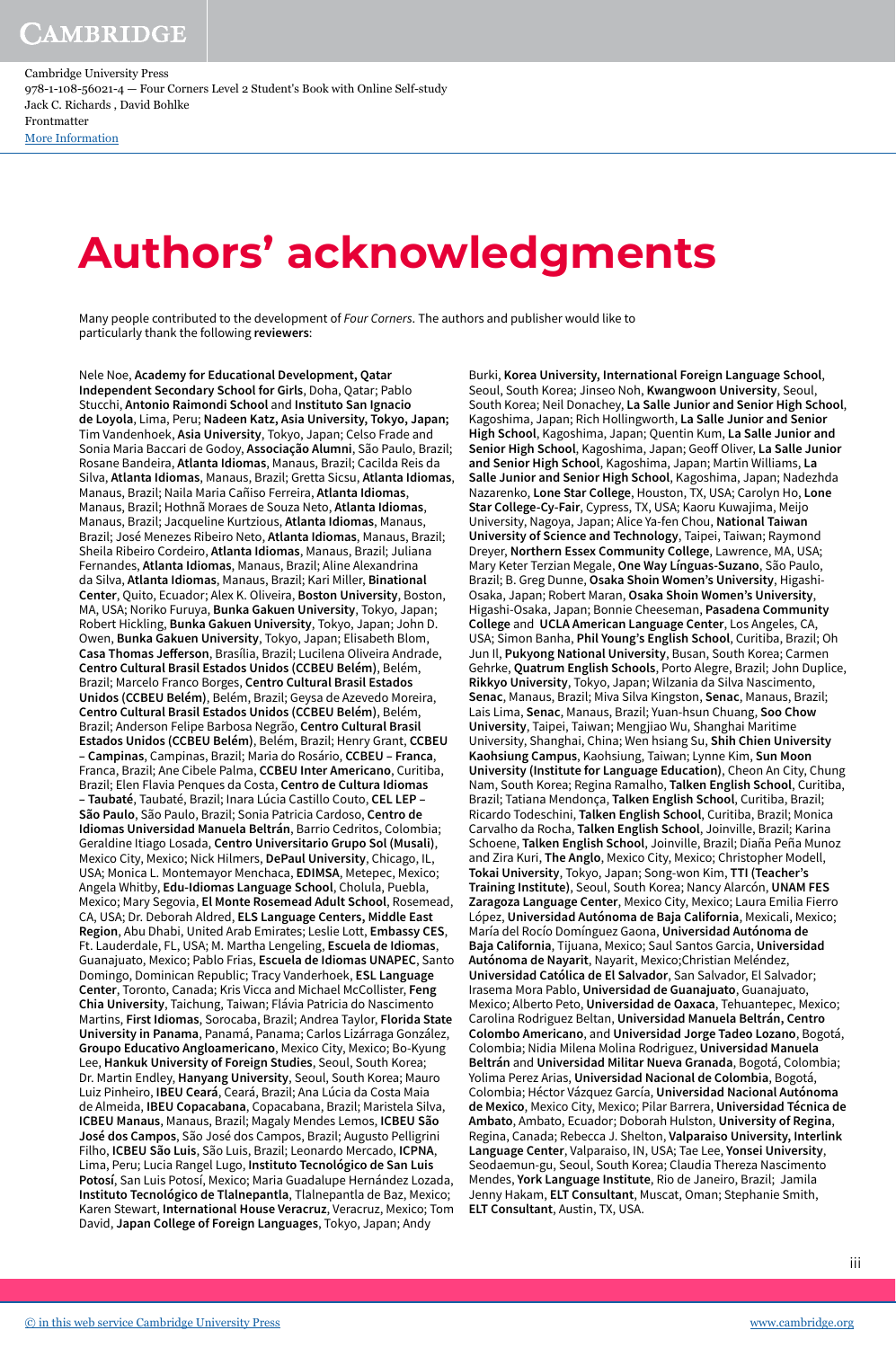# **Scope and sequence**

| <b>LEVEL 2</b>                                                                                                                                                                | <b>Learning outcomes</b>                                                                                                                                                                                                                                    | <b>Grammar</b>                                                                         | <b>Vocabulary</b>                           |
|-------------------------------------------------------------------------------------------------------------------------------------------------------------------------------|-------------------------------------------------------------------------------------------------------------------------------------------------------------------------------------------------------------------------------------------------------------|----------------------------------------------------------------------------------------|---------------------------------------------|
| <b>Welcome Unit</b><br>Pages 2-3<br><b>Classroom language</b><br>Page 4<br>Unit 1<br>Pages 5-14                                                                               | Students can<br>$\triangleright$ ask questions about English words                                                                                                                                                                                          |                                                                                        | <b>Classroom instructions</b>               |
| <b>My interests</b><br>A I'm interested in fashion.<br><b>B</b> Can you repeat that please?<br>C Do you play sports?<br><b>D</b> Free time                                    | Students can<br>$\vee$ ask and talk about interests<br>ask for repetition<br>☑<br>ask someone to speak more slowly<br>⊻<br>$\blacksquare$ ask and talk about sports and exercise habits<br>$\blacktriangleright$ talk about people's free-time activities   | Present of be<br>Simple present                                                        | <b>Interests</b><br>Sports and exercise     |
| <b>Unit 2</b><br>Pages 15-24                                                                                                                                                  | Students can                                                                                                                                                                                                                                                | What $\dots$ like?; be +                                                               |                                             |
| <b>Descriptions</b><br>A He's talkative and friendly.<br>$B$ I don't think so.<br>C What do they look like?<br>D People's profiles                                            | $\blacktriangleright$ ask and talk about people's personalities<br>$\vee$ say they think something is true and not true<br>$\blacktriangleright$ ask and talk about people's appearances<br>$\blacktriangleright$ describe their personality and appearance | adjective (+ noun)<br>What look like?; order<br>of adjectives                          | Personality adjectives<br>Appearance        |
| <b>Unit 3</b><br>Pages 25-34                                                                                                                                                  |                                                                                                                                                                                                                                                             |                                                                                        |                                             |
| <b>Rain or shine</b><br>A It's extremely cold.<br><b>B</b> In my opinion, $\ldots$<br>C I'd like to play chess.<br><b>D</b> Where would you like to go?                       | Students can<br>$\vee$ talk about the weather and seasons<br>$\triangleright$ ask for and give an opinion<br>$\blacksquare$ talk about what they would like to do<br>$\blacktriangleright$ talk about a place they would like to visit                      | Adverbs of intensity;<br>quantifiers with verbs<br>Would like + infinitive             | Weather<br>Indoor activities                |
| <b>Unit 4</b><br>Pages 35-44                                                                                                                                                  |                                                                                                                                                                                                                                                             |                                                                                        |                                             |
| Life at home<br>A There's a lot of light.<br><b>B</b> Can you turn down the music?<br>C I always hang up my clothes!<br><b>D</b> What a home!<br><b>Unit 5</b><br>Pages 45-54 | Students can<br>$\triangleright$ ask and answer questions about their home<br>$\blacksquare$ make and agree to requests<br>$\blacksquare$ talk about household chores<br>$\blacksquare$ describe a home                                                     | How many / much;<br>quantifiers before<br>nouns<br>Separable two-word<br>phrasal verbs | Things in a home<br><b>Household chores</b> |
| Health                                                                                                                                                                        | Students can                                                                                                                                                                                                                                                | Imperatives; adverbs of                                                                | Parts of the body                           |
| A Breathe deeply.<br><b>B</b> I'm not feeling well.<br>C How healthy are you?<br>D Don't stress out!                                                                          | $\triangleright$ give and follow instructions<br>$\triangleright$ say how they feel<br>$\vee$ wish someone well<br>$\Box$ ask and talk about healthy habits<br>$\blacksquare$ discuss ways to manage stress                                                 | manner<br>How questions                                                                | <b>Healthy habits</b>                       |
| <b>Unit 6</b><br>Pages 55-64                                                                                                                                                  |                                                                                                                                                                                                                                                             |                                                                                        |                                             |
| What's on TV?<br>A I love watching game shows.<br><b>B</b> I don't really agree.<br>C I'm recording a documentary.<br><b>D</b> Popular TV                                     | Students can<br>$\Box$ talk about types of TV shows they like<br>$\blacktriangleright$ agree and disagree with an opinion<br>$\Box$ describe future plans<br>$\blacksquare$ give their opinions about popular TV shows                                      | Verb + infinitive or gerund<br>Present continuous for<br>future plans                  | Types of TV shows<br><b>Television</b>      |

iv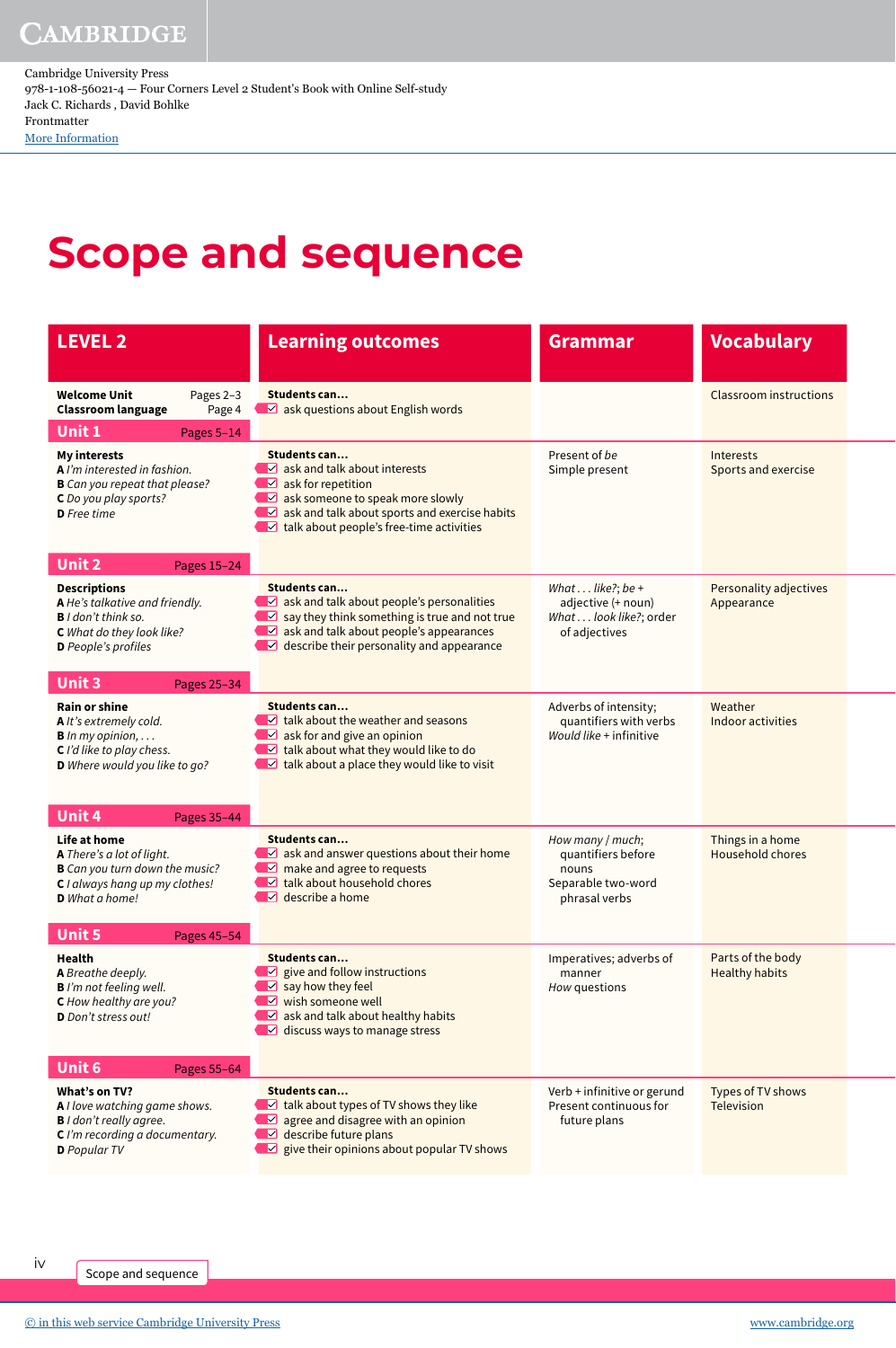| <b>Functional</b><br>language                                                                      | <b>Listening and</b><br><b>Pronunciation</b>                                                                                          | <b>Reading and</b><br><b>Writing</b>                                                                              | <b>Speaking</b>                                                                                                                                                                                                                                                      |
|----------------------------------------------------------------------------------------------------|---------------------------------------------------------------------------------------------------------------------------------------|-------------------------------------------------------------------------------------------------------------------|----------------------------------------------------------------------------------------------------------------------------------------------------------------------------------------------------------------------------------------------------------------------|
|                                                                                                    |                                                                                                                                       |                                                                                                                   | • Discussion about English words                                                                                                                                                                                                                                     |
| Interactions:<br>Asking for repetition<br>Asking someone to speak<br>more slowly                   | <b>Listening:</b><br>About a party<br>An unusual interest<br><b>Pronunciation:</b><br>Intonation in yes / no and<br>Wh-questions      | <b>Reading:</b><br>"What's your hobby?"<br>Social media posts<br><b>Writing:</b><br>An interest                   | • Interview about interests<br>Keep talking: Board game about favorites<br>• Class contact list<br>• Interview about sports and exercise<br>• Keep talking: "Find someone who" activity about<br>free-time activities<br>• Discussion about other people's interests |
| Interactions:<br>Saying you think<br>something is true<br>Saying you think<br>something isn't true | Listening:<br>People's personalities<br>An online profile<br><b>Pronunciation:</b><br>Is he or Is she                                 | <b>Reading:</b><br>"Online Profiles"<br>A webpage<br><b>Writing:</b><br>Guess who!                                | • Descriptions of family member personalities<br>• Keep talking: Quiz about confidence<br>• Discussion about people at a party<br>• Guessing game about physical appearances<br>• Keep talking: Different physical appearances<br>• Personal descriptions            |
| Interactions:<br>Asking for an opinion<br>Giving an opinion                                        | <b>Listening:</b><br>Weather in different cities<br>A good time to visit<br>places<br><b>Pronunciation:</b><br>Reduction of would you | <b>Reading:</b><br>"Canada Through the<br>Seasons"<br>A brochure<br><b>Writing:</b><br>An email to a friend       | • True or false information about the weather<br>• Keep talking: Information gap activity about the<br>weather<br>• Opinions about the weather<br>• Decisions about things to do<br>• Keep talking: Things to do someday<br>• Discussion about places to visit       |
| Interactions:<br>Making a request<br>Agreeing to a request                                         | Listening:<br><b>Friendly requests</b><br>A tour of Graceland<br><b>Pronunciation:</b><br>Intonation in requests                      | <b>Reading:</b><br>"Unusual Homes from<br>Around the World"<br>An online article<br><b>Writing:</b><br>Dream home | • Discussion about homes<br>• Keep talking: Memory game about a home<br>• Problems and requests<br>Interview about chores<br>• Keep talking: Decisions about chores<br>• Discussion of a dream home                                                                  |
| <b>Interactions:</b><br>Saying how you feel<br>Wishing someone well                                | Listening:<br>What's wrong?<br>Creative ways to manage<br>stress<br><b>Pronunciation:</b><br>Reduction of and                         | <b>Reading:</b><br>"Feeling Stressed?"<br>An online article<br><b>Writing:</b><br>Managing stress                 | • Instructions<br>• Keep talking: Exercises at your desk<br>• Role play about health problems and not<br>feeling well<br>• Questions about healthy habits<br>• Keep talking: Quiz about health<br>• Tips for living with stress                                      |
| Interactions:<br>Agreeing with an opinion<br>Disagreeing with an<br>opinion                        | Listening:<br>What to watch on TV<br><b>Favorite TV shows</b><br><b>Pronunciation:</b><br>Sentence stress                             | <b>Reading:</b><br>"Reality Shows"<br>An online article<br><b>Writing:</b><br>My favorite TV show                 | • "Find someone who" activity about TV preferences<br>• Keep talking: Debate about things to watch<br>• Opinions about television<br>• List of shows to record<br>• Keep talking: Plans for tomorrow<br>• Discussion about reality TV shows                          |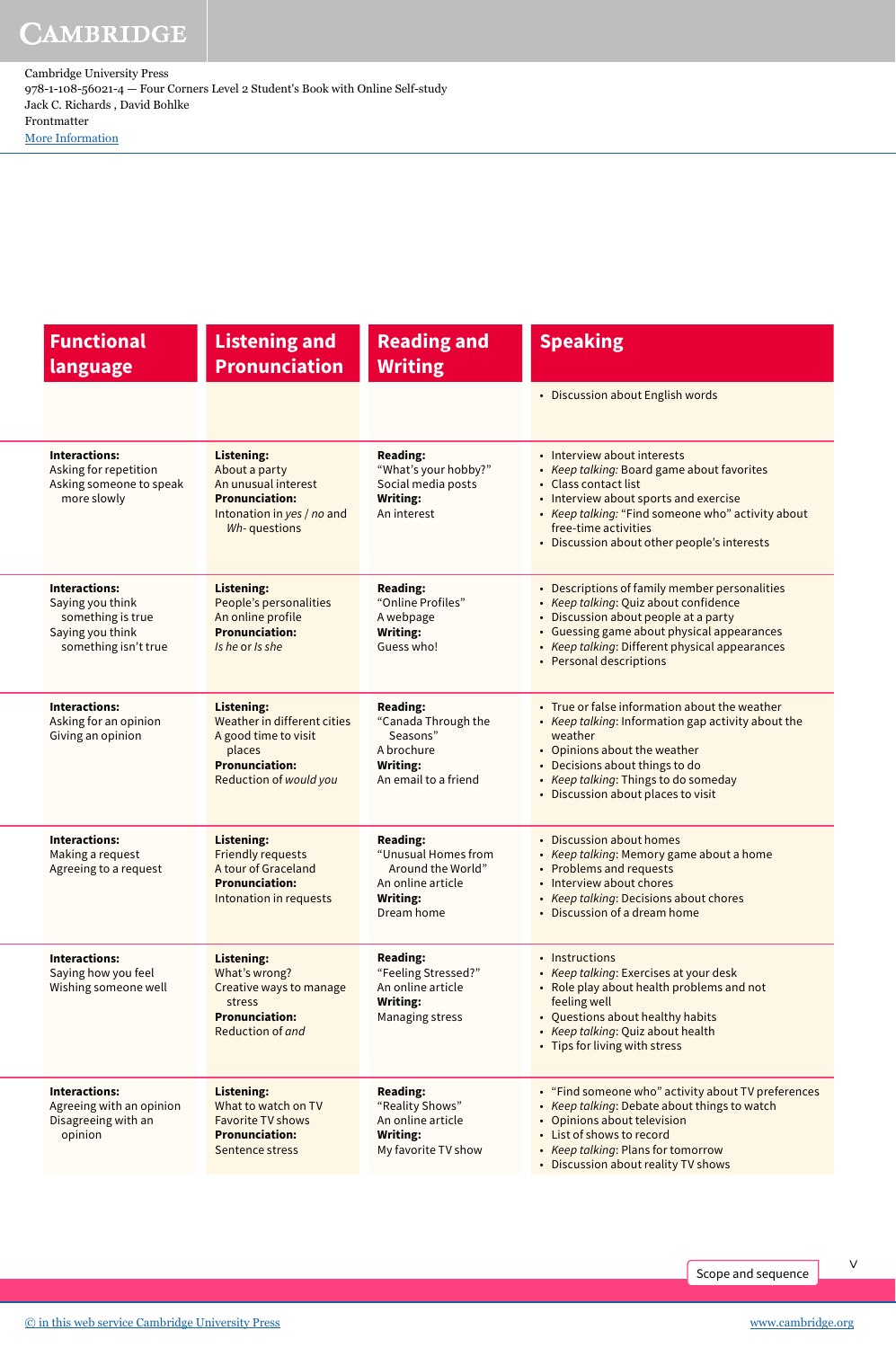| <b>LEVEL 2</b>                                                                                                                                                                  | <b>Learning outcomes</b>                                                                                                                                                                                                                 | <b>Grammar</b>                                                                  | <b>Vocabulary</b>                                      |
|---------------------------------------------------------------------------------------------------------------------------------------------------------------------------------|------------------------------------------------------------------------------------------------------------------------------------------------------------------------------------------------------------------------------------------|---------------------------------------------------------------------------------|--------------------------------------------------------|
| <b>Unit 7</b><br>Pages 65-74                                                                                                                                                    |                                                                                                                                                                                                                                          |                                                                                 |                                                        |
| <b>Shopping</b><br>A It's lighter and thinner.<br>B Would you take \$10?<br>C This hat is too small.<br><b>D</b> A shopper's paradise                                           | Students can<br>$\blacksquare$ describe and compare products<br>$\triangleright$ bargain<br>☑ describe how clothing looks and fits<br>discuss good places to shop                                                                        | Comparative adjectives<br>Enough and too                                        | <b>Opposites</b><br>Adjectives to describe<br>clothing |
| <b>Unit 8</b><br>Pages 75-84                                                                                                                                                    |                                                                                                                                                                                                                                          |                                                                                 |                                                        |
| Fun in the city<br>A You shouldn't miss it!<br><b>B</b> I'd recommend going<br><b>C</b> The best and the worst<br><b>D</b> The best place to go<br><b>Unit 9</b><br>Pages 85-94 | Students can<br>$\triangleright$ say what people should do in a city<br>$\triangleright$ ask for and give a recommendation<br>$\triangleright$ make comparisons about their city<br>$\triangleright$ discuss aspects of a city           | Should for<br>recommendations; can<br>for possibility<br>Superlative adjectives | Places to see<br>Adjectives to describe                |
| People<br>A Where was he born?<br><b>B</b> $l'm$ not sure, but $l$ think<br>C People I admire<br><b>D</b> Making a difference                                                   | Students can<br>$\blacksquare$ ask and talk about people from the past<br>$\triangleright$ express certainty and uncertainty<br>$\vee$ describe people they admire<br>$\triangleright$ describe people who made a difference             | Was / were born; past<br>of be<br>Simple past; ago                              | Careers<br><b>Personality adjectives</b>               |
| <b>Unit 10</b><br>Pages 95-104                                                                                                                                                  |                                                                                                                                                                                                                                          |                                                                                 |                                                        |
| In a restaurant<br><b>A</b> The ice cream is fantastic!<br><b>B</b> I'll have the fish, please.<br>C Have you ever?<br><b>D</b> Restaurant experiences                          | Students can<br>$\vee$ talk about menus and eating out<br>$\vee$ order food in a restaurant<br>$\vee$ ask about and describe food experiences<br>$\Box$ describe restaurant experiences                                                  | Articles<br>Present perfect for<br>experience                                   | Menu items<br>Interesting food                         |
| Unit $11$<br>Pages 105-114                                                                                                                                                      |                                                                                                                                                                                                                                          |                                                                                 |                                                        |
| <b>Entertainment</b><br>A I'm not a fan of dramas.<br><b>B</b> Any suggestions?<br><b>C</b> All of us love music.<br><b>D</b> Singing shows around the world                    | Students can<br>$\triangleright$ talk about their movie habits and opinions<br>$\triangleright$ ask for and give suggestions<br>$\blacksquare$ report the results of a survey<br>$\blacksquare$ describe important singers and musicians | So, too, either, and neither<br><b>Determiners</b>                              | <b>Types of movies</b><br><b>Types of music</b>        |
| <b>Unit 12</b><br>Pages 115-124                                                                                                                                                 |                                                                                                                                                                                                                                          |                                                                                 |                                                        |
| Time for a change<br>A Personal change<br><b>B</b> I'm happy to hear that!<br>C I think I'll get a job.<br><b>D</b> Dreams and aspirations                                      | Students can<br>$\triangleright$ give reasons for personal changes<br>$\vee$ react to good and bad news<br>$\triangleright$ make predictions about the future<br>$\vee$ discuss their dreams for the future                              | Infinitives of purpose<br>Will for predictions; may,<br>might for possibility   | Personal goals<br><b>Milestones</b>                    |

Scope and sequence

vi